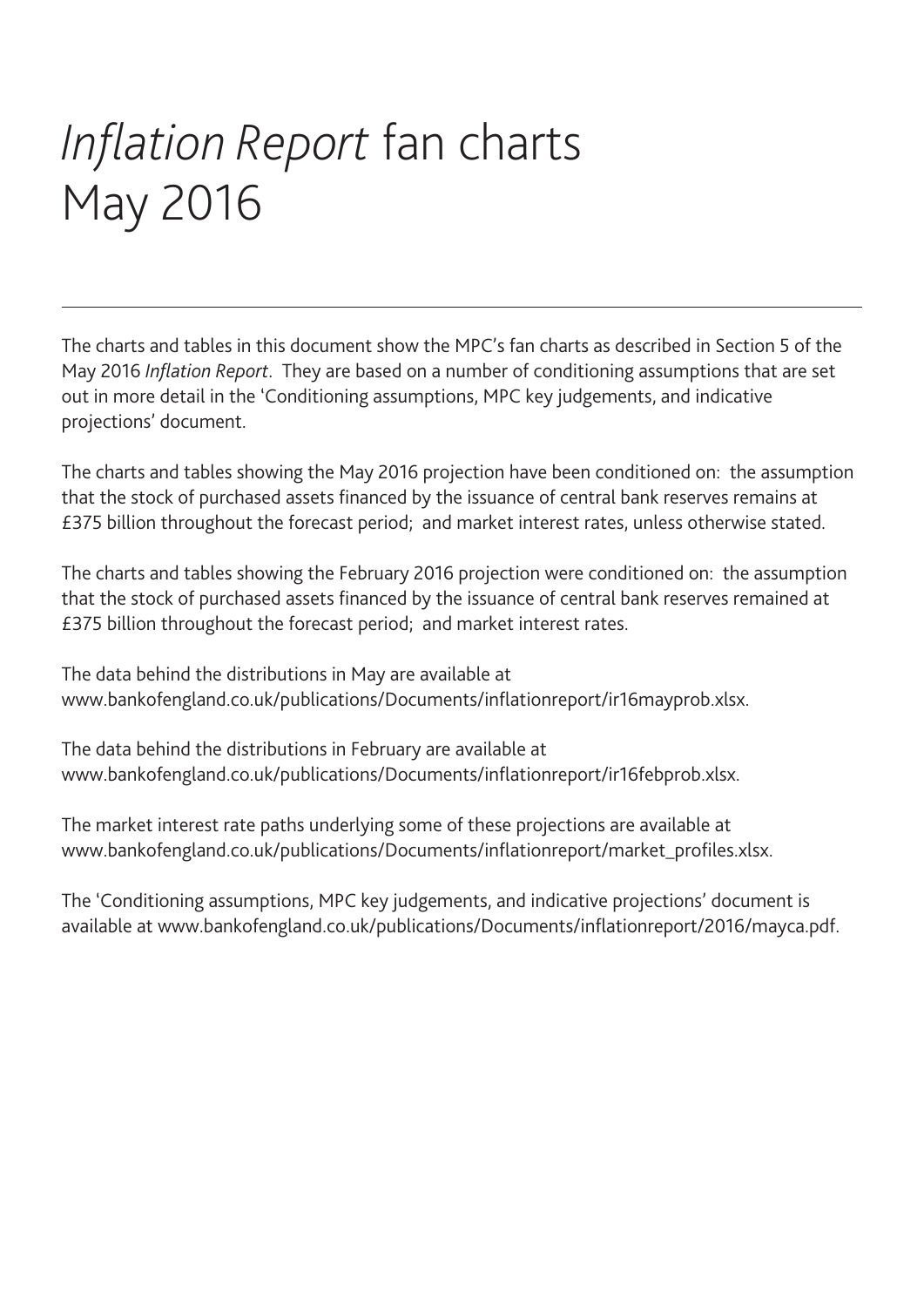# GDP projection (wide bands)(a)(b)



#### GDP projection based on constant nominal interest rates at 0.5% (wide bands)(a)(b)



# Projection of the level of GDP (wide bands)(a)(b)(c)



#### GDP projection (narrow bands)<sup>(a)(b)</sup>



#### GDP projection based on constant nominal interest rates at 0.5% (narrow bands)(a)(b)





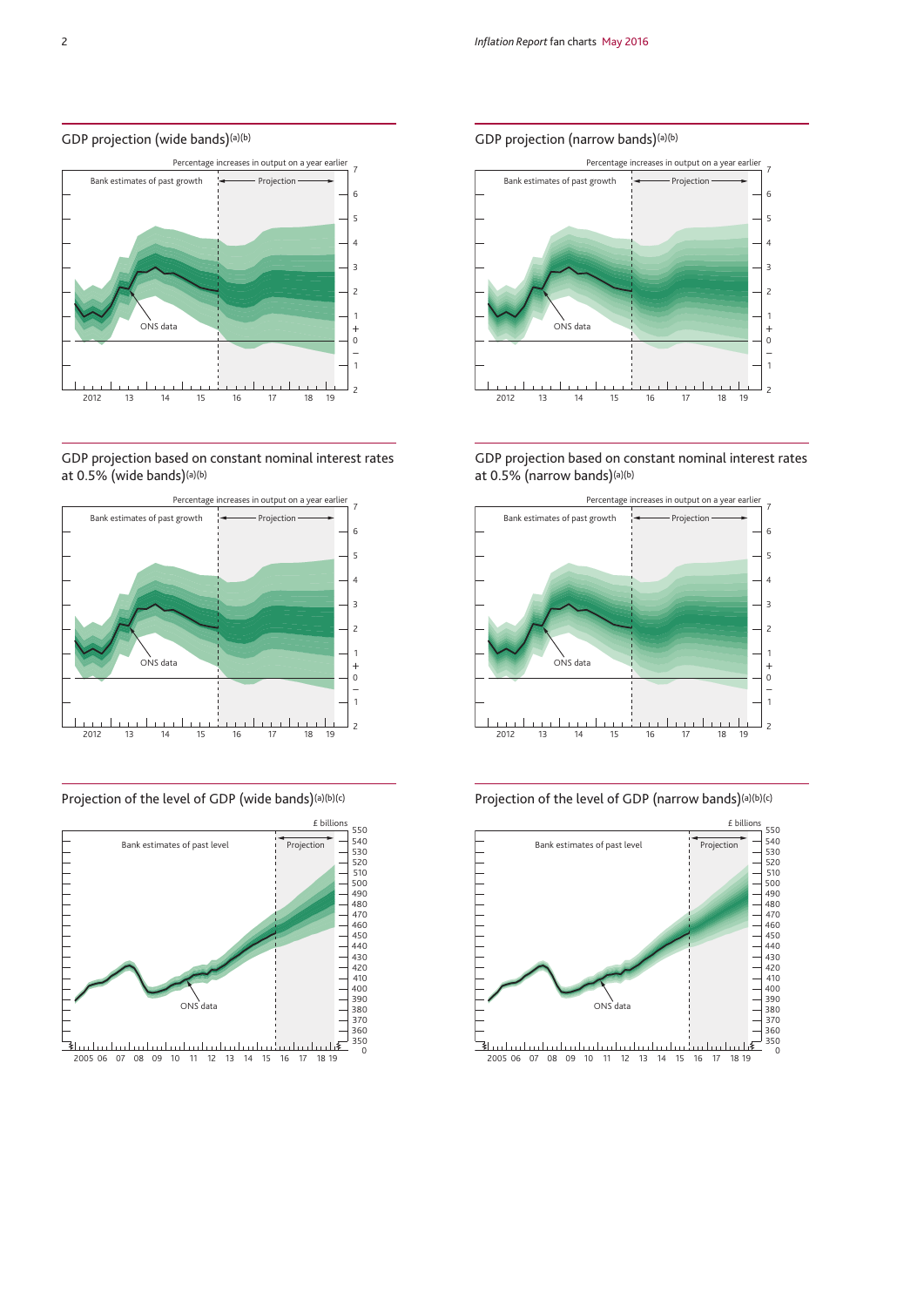#### Projected probabilities of GDP growth in 2017 Q2 (central 90% of the distribution)(a)(d)



#### Projected cumulative probabilities of four-quarter GDP growth in 2018 Q2(e)



# Percentiles of the four-quarter GDP growth distribution(e)

| Probability | 10% | 25% | 50% | 75% | 90% |
|-------------|-----|-----|-----|-----|-----|
| 2017 Q2     | 0.4 | 1.3 | 2.2 | 3.1 | 4.0 |
| 2018 Q2     | 0.3 | 1.2 | 2.2 | 3.2 | 4.1 |
| 2019 Q2     | 0.0 | 1.1 | 22  | 3.2 | 4.2 |

#### Calendar-year GDP growth rates of the modal, median and mean paths(g)

|      | Mode | Median | Mean |
|------|------|--------|------|
| 2016 | 2.0  | 2.0    | 2.0  |
| 2017 | 2.3  | 2.2    | 2.2  |
| 2018 | 2.3  | 2.2    | 2.2  |

#### Projected probabilities of GDP growth in 2018 Q2 (central 90% of the distribution)(a)(d)



Probability that two year ahead GDP growth will be above its historical average rate from successive *Inflation Report* projections(f)



#### Percentiles of the four-quarter GDP growth distribution in February(e)

| Probability | 10% | 25% | 50% | 75% | 90% |
|-------------|-----|-----|-----|-----|-----|
| 2017 Q2     | 0.4 | 1.3 | 2.3 | 3.2 | 4.1 |
| 2018 Q2     | 0.4 | 1.4 | 2.4 | 3.4 | 4.3 |

#### Calendar-year GDP growth rates of the modal, median and mean paths in February(g)

|      | Mode | Median | Mean |
|------|------|--------|------|
| 2016 | 2.2  | 2.2    | 2.2  |
| 2017 | 2.4  | 2.3    | 2.3  |
| 2018 | 2.5  | 2.4    | 2.4  |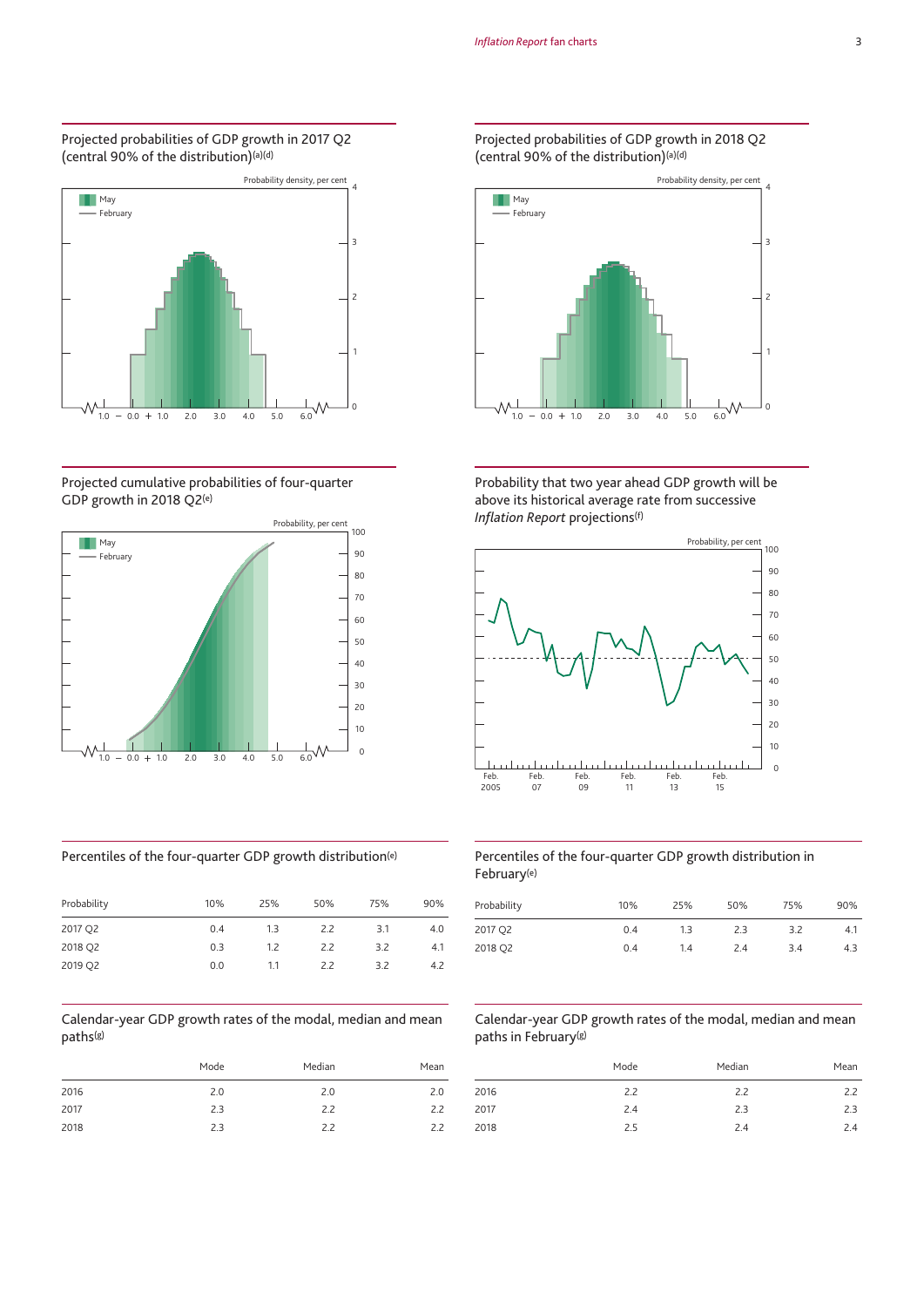#### CPI inflation projection (wide bands)(a)



CPI inflation projection based on constant nominal interest rates at 0.5% (wide bands)(a)



Projected probabilities of CPI inflation in 2017 Q2 (central 90% of the distribution)(a)(d)







CPI inflation projection based on constant nominal interest rates at 0.5% (narrow bands)(a)





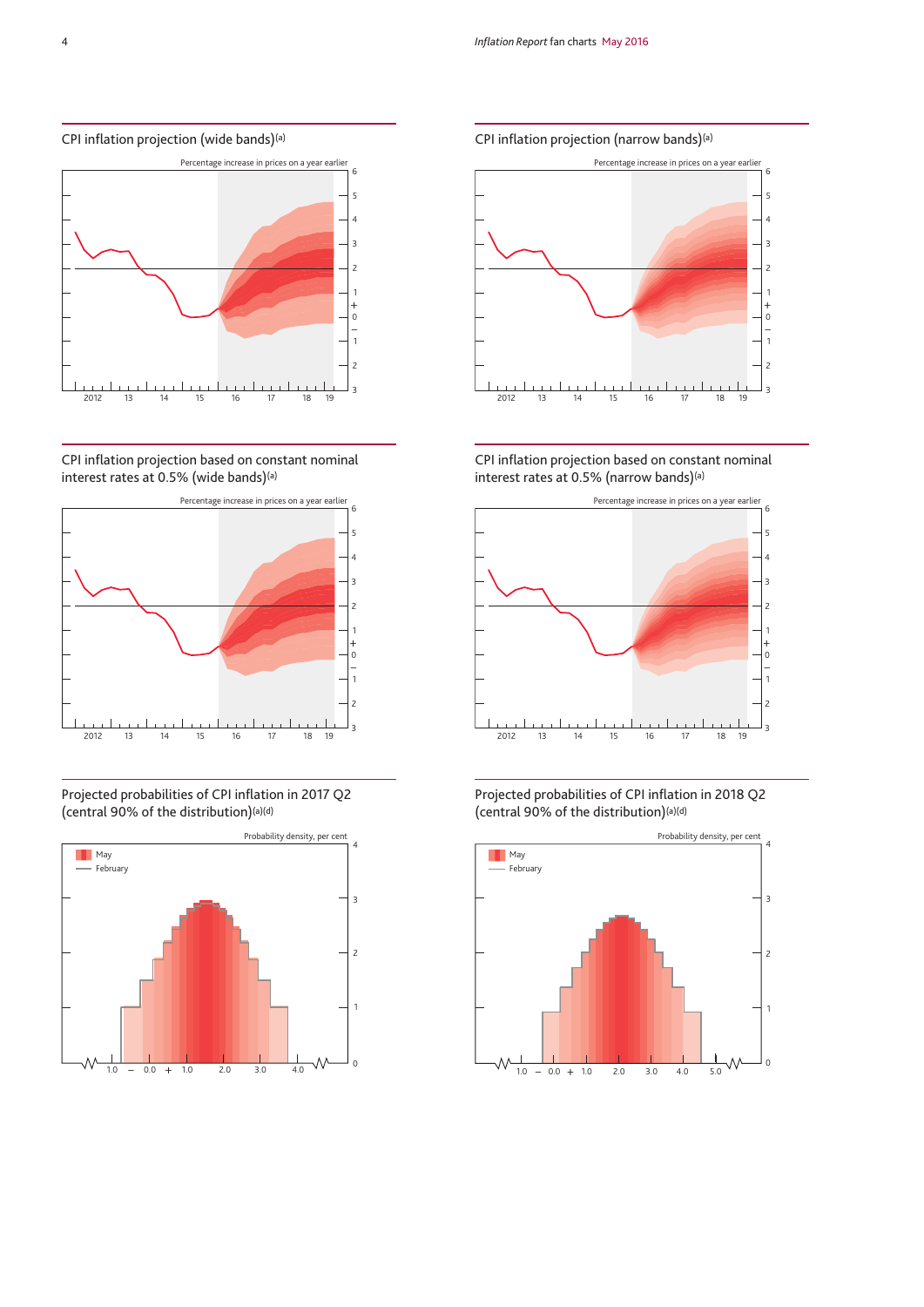

Projected cumulative probabilities of CPI inflation in

#### Q2(e)



#### Percentiles of projected CPI inflation distribution(e)

| Probability | 10%    | 25% | 50% | 75% | 90% |
|-------------|--------|-----|-----|-----|-----|
| 2017 Q2     | $-0.2$ | 0.6 | 1.5 | 2.4 | 3.2 |
| 2018 Q2     | 0.2    | 1.1 | 2.1 | 3.1 | 4.0 |
| 2019 Q2     | 0.3    | 12  | 22  | 3.3 | 4.2 |

#### Q4 CPI inflation

|         | Mode | Median | Mean |
|---------|------|--------|------|
| 2016 Q4 | 0.9  | 0.9    | 0.9  |
| 2017 Q4 | 1.8  | 1.8    | 1.8  |
| 2018 Q4 | 2.2  | 2.2    | 2.2  |

#### Probability that two year ahead inflation will be above the target from successive *Inflation Report* projections(f)



#### Percentiles of projected CPI inflation distribution in February(e)

| 90% | 75% | 50% | 25% | 10%    | Probability |
|-----|-----|-----|-----|--------|-------------|
| 3.2 | 2.4 | 1.5 | 0.6 | $-0.3$ | 2017 Q2     |
| 4.0 | 3.1 | 2.1 | 1.1 | 0.2    | 2018 Q2     |
|     |     |     |     |        |             |

### Q4 CPI inflation in February

|         | Mode | Median | Mean |
|---------|------|--------|------|
| 2016 Q4 | 0.9  | 0.8    | 0.8  |
| 2017 Q4 | 1.9  | 1.9    | 1.9  |
| 2018 Q4 | 2.2  | 2.2    | 2.2  |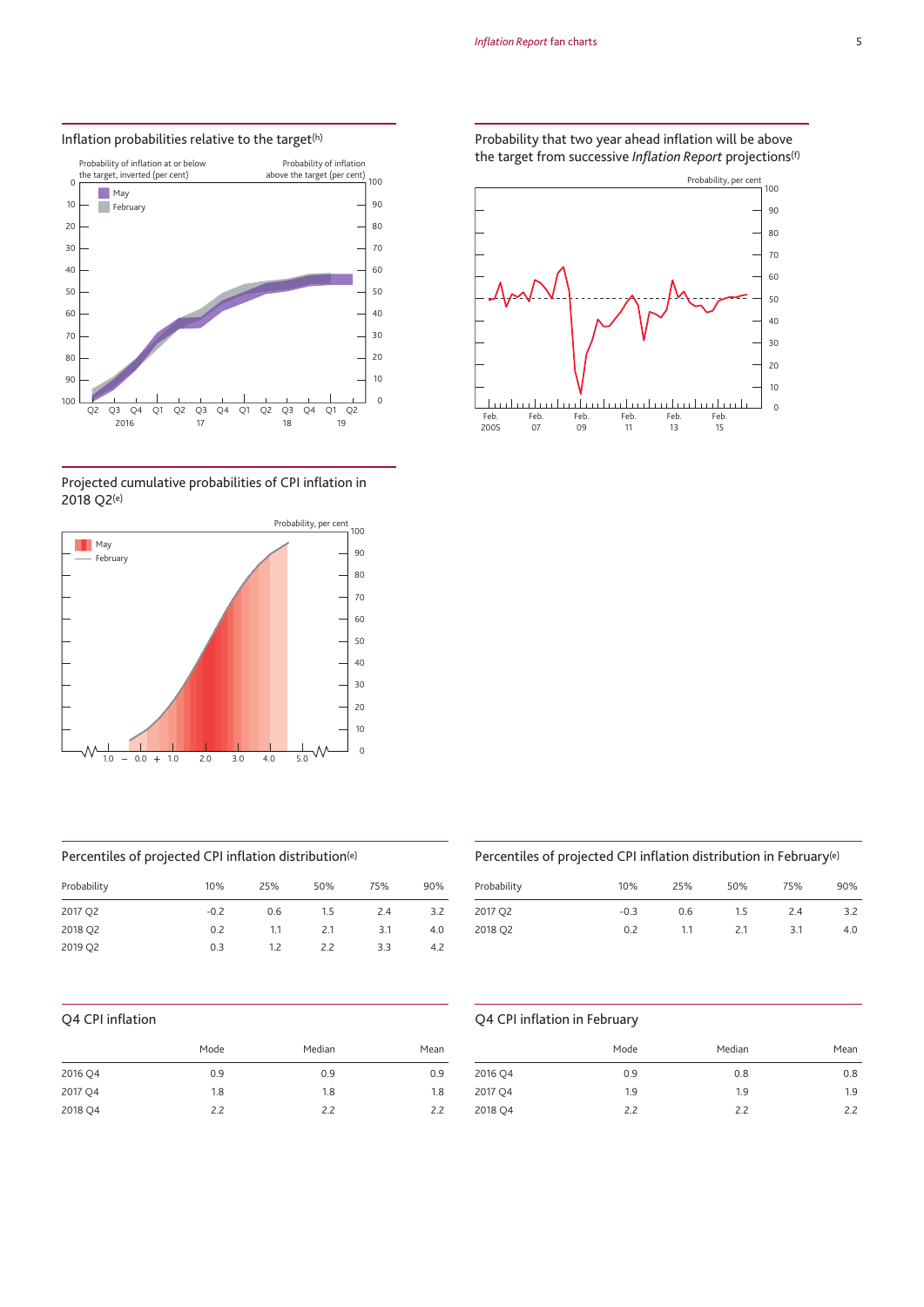# Unemployment rate projection $(a)(b)(i)(j)$



Unemployment rate projection based on constant nominal interest rates at 0.5%(a)(b)(i)(j)